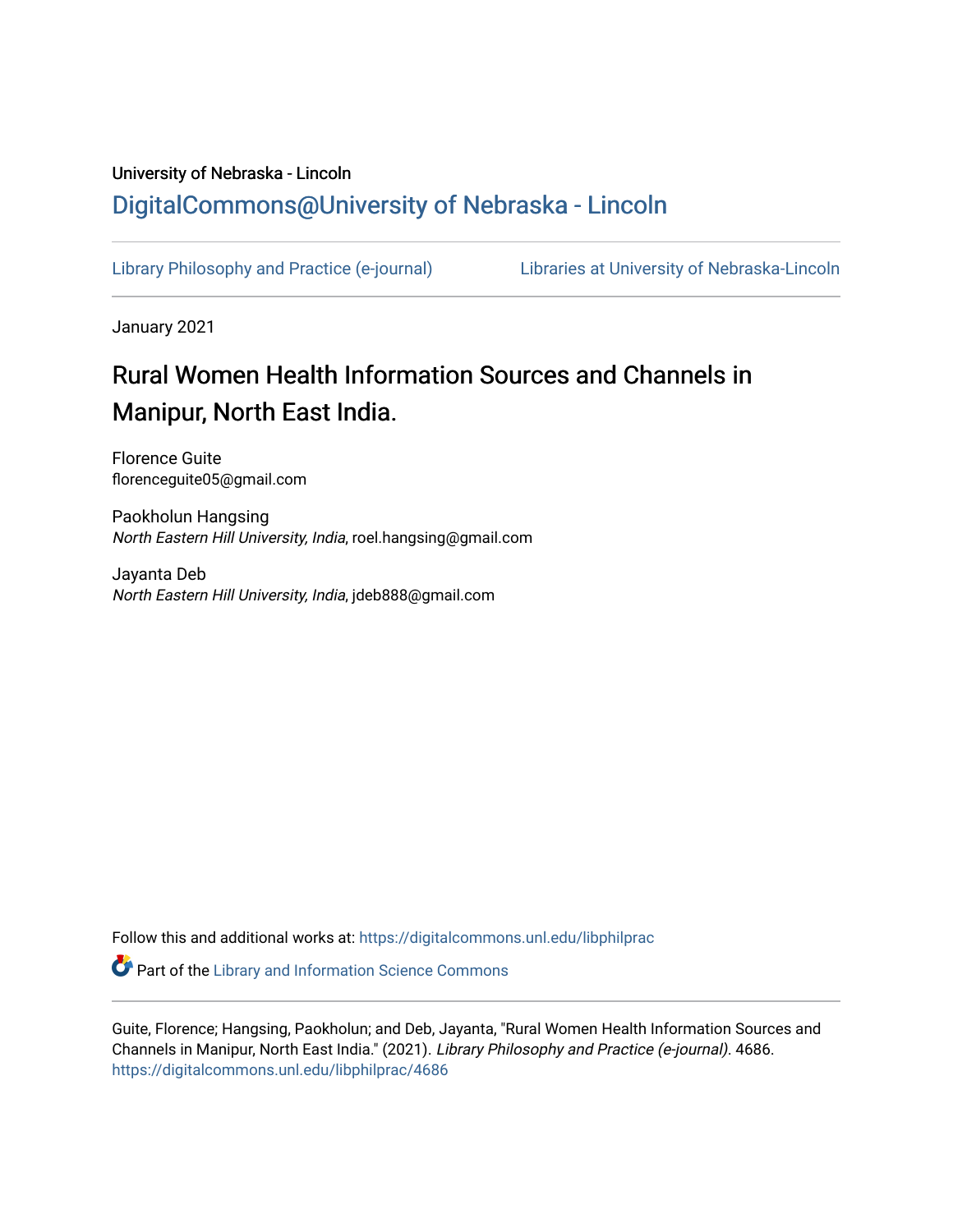#### **Rural Women Health Information Sources and Channels in Manipur, North East India.**

Florence Guite Ph. D Research Scholar Department of Library and Information Science North-Eastern Hill University, Shillong-22

Dr. P. Hangsing Associate Professor Department of Library and Information Science North-Eastern Hill University, Shillong-22

Jayanta Deb Ph. D Research Scholar Department of Statistics North-Eastern Hill University, Shillong-22

#### **Abstract**

In order to identify the existing health information sources and channels of rural women, 213 married women of child bearing age from four villages of Kangpokpi District in Manipur, India were randomly selected. A questionnaire method was adopted for the data collection and Descriptive Statistics was used for analyzing the data collected from the women. The study identified a number of health information sources such as Family members, Friends, among others and Information channels like Word of Mouth ASHA, Pamphlet in Mother tongue, Mobile phone Short Message System (SMS) for communicating their health information needs.

**Keywords**: Women Health Information, Rural Women, Health Information Sources, Health Information Channels, India

#### **Introduction**

Webster dictionary defines health as the state of being hale, sound, or whole, in body, mind, or soul; especially, the state of being free from physical disease or pain ("Health", 1913). Information can be defined as any fact, or set of facts, knowledge, news, or advice, whether communicated by others or obtained by personal study and investigation; any datum that reduces the uncertainty about the state of any part of the world; intelligence; knowledge derived from reading, observation, or instruction (Webster, 1913). Health information sources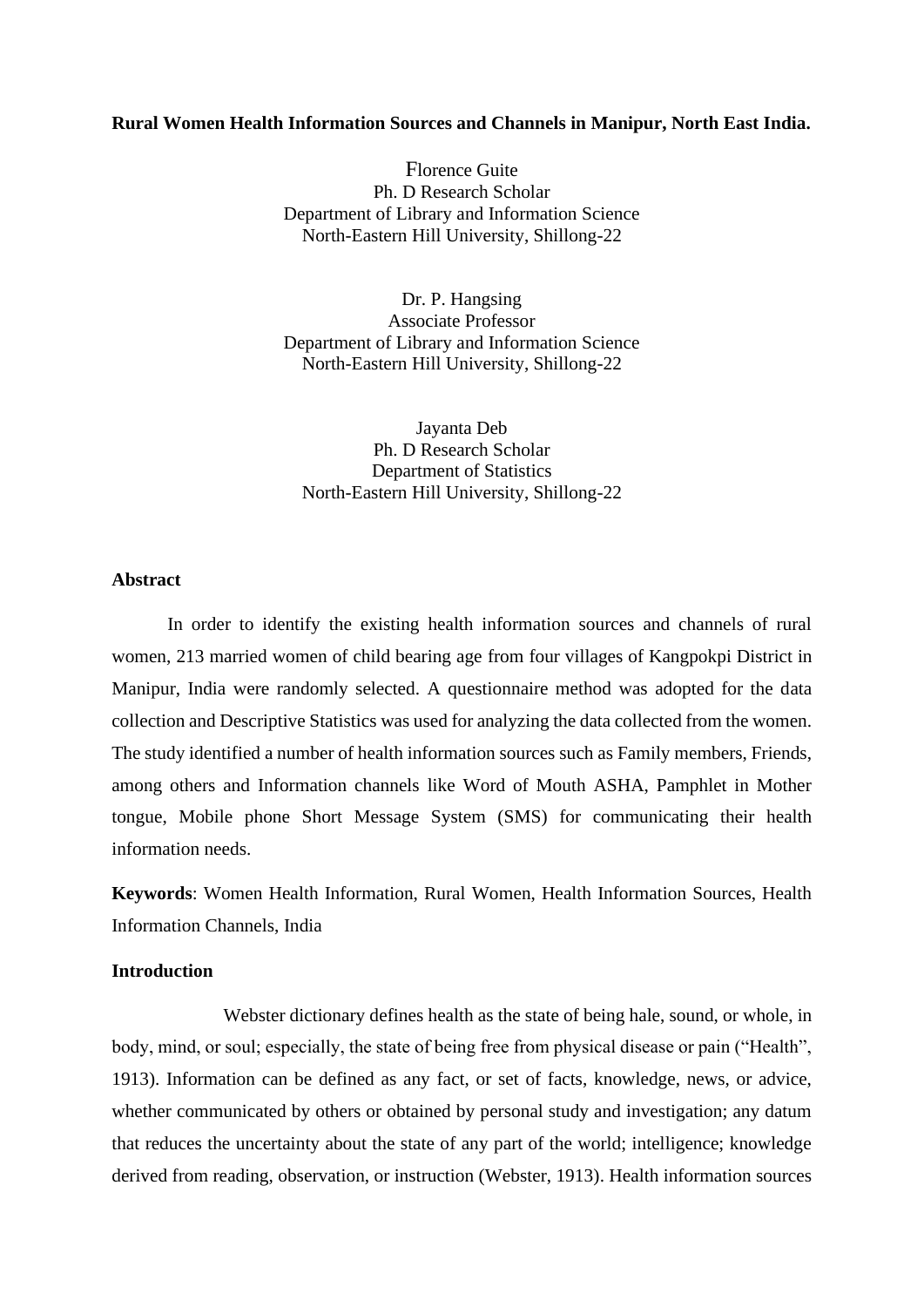may be defined as place/s, person/s, and/or document/s from which information on health is obtained or originated. And the medium which acts in communicating the health information from the source to destination is called Health Information Channel. Sometimes some of the health information sources also act as health information communication channels by acting as medium in communicating the health information to people. Information is a vital resource in every aspects of human life. Access to right kind of information or possession of correct and relevant information and proper utilisation of information is crucial for the survival of modern society (Yusop, Ibrahim, Yusof, Aji, Dahalin, Ghazali, Saad, & Abu, 2013).

Women's health refers to the health issues relating to, or specific to human female anatomy such as menstruation, contraception, child birth, menopause, and breast cancer. It also includes proper nutrition, especially during pregnancy, child birth and during child nursing. Due to the low socio economic profile, rural women are suffering from many health related problems, particularly reproductive health problems. But most of these problems are often poorly addressed (Ogi, 2016).

#### **Literature Review**

Olaleye and Bankole (1994) conducted a study on influence of media messages about family planning, and attitudes toward media promotion of family planning, on contraceptive behavior of married women in Ghana among 4,488 female respondents. The study found that women who had heard or seen advertisements on contraceptive brands, and women who favour broadcast of family planning messages in the media, are found to be significantly more likely to adopt birth control behavior than women who had not heard or seen, and women who do not favor broadcast of such media messages.

The rural Ngwa women in Africa placed emphasis on witchcraft, curses and oaths as the primary causes of maternal reproductive health disorders. The women also held high value to herbal remedies for the treatment of reproductive health ailments. The study indicates an important challenge for a need to incorporate indigenous and faith healers into rural primary health care delivery schemes. This is very important since the solution to some of the maternal reproductive health problems can best be found within a framework that recognises local cultures and knowledge systems. The findings brought to focus the need to intensely encourage the education of women and incorporate various health providers into primary health care delivery schemes (Izugbara, 2000).

The women of the peri-urban community of Bairro da Luz, Brazilhighly trusted the medicinal plants for their health treatments. Only two of the 153 women did not use medicinal plants or phytotherapy because they did not believe it was an effective form of treatment. The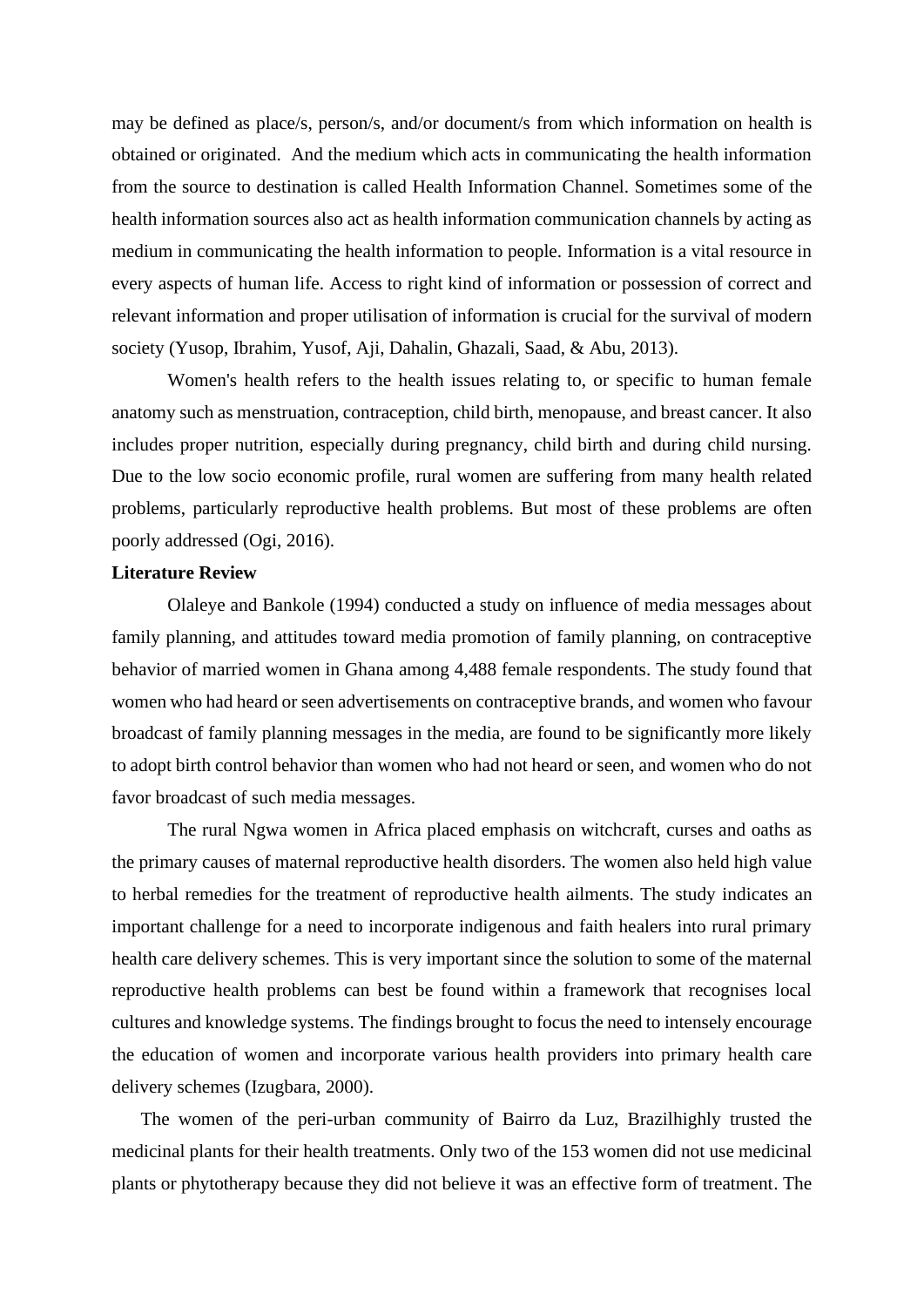women prefer their own home remedies of the medicinal plants over the hospitals. The study suggested that Health care providers and policy makers could work with women to develop an inventory of locally available species of medicinal plants (Waylan, 2001).

McNay, Arokiasamy, and Cassen (2003) conducted a study on the use of contraception by uneducated Indian women. The Authors highlight the positive role of educated others and media exposure at the household and individual levels, indicating that the communication and diffusion of ideas about, and attitudes towards, fertility behavior through these channels such as the educated persons and media are playing an important part.

Rani and Bonu (2003) conducted a study on rural Indian women's care-seeking behavior and choice of provider for gynecological symptoms. The women seek their health information needs from Private and Public Providers. Public providers included government doctors, public health nurses, ANM (auxiliary nurse/midwives), lady health visitors, male multi- purpose workers, male supervisors, Anganwadi workers, village health guides, or other public-sector health workers. Private providers included private doctors, private nurses, compounder/pharmacists, vaid/hakim/homeopaths, traditional birth attendants and NGO workers.

Rural women in Koppal, Karnataka were found to repeatedly accessed informally as well as formally qualified health providers, located in government and private services, both in and outside the district, but they still failed to get effective obstetric care. Observations made in the study found the following service delivery failings such as weak information systems, discontinuity of care, unsupported health workers, haphazard referral systems and distorted account ability mechanisms (George, 2007).

A study on Health and Health Seeking Behaviour of Married Muslim Women in Katigorah Block of Cachar District, Assam was conducted by Parveen (2013). The researcher found that there is a prevalence of medical pluralism among both the lower and upper caste groups of the women in the study area. Drug sellers were identified as the first choice in the provision of healthcare in the area. PHC (Primary Health Centre), private MBBS doctors, and other qualified health service providers were found to be utilized only in case of pregnancy and delivery, or when illnesses turned serious, but less for general health problems.

While evaluating the healthcare services under National Rural Health Mission (NRHM) in Salem District, Tamil Nadu, Vadivelu (2015) found that Primary Health Centres (PHCs) contributed to increase the utilisation of health centers in the study area. The Primary health care centers (PHCs) are also better able to address poor coverage of basic health care and lack of equipment by communities in health systems.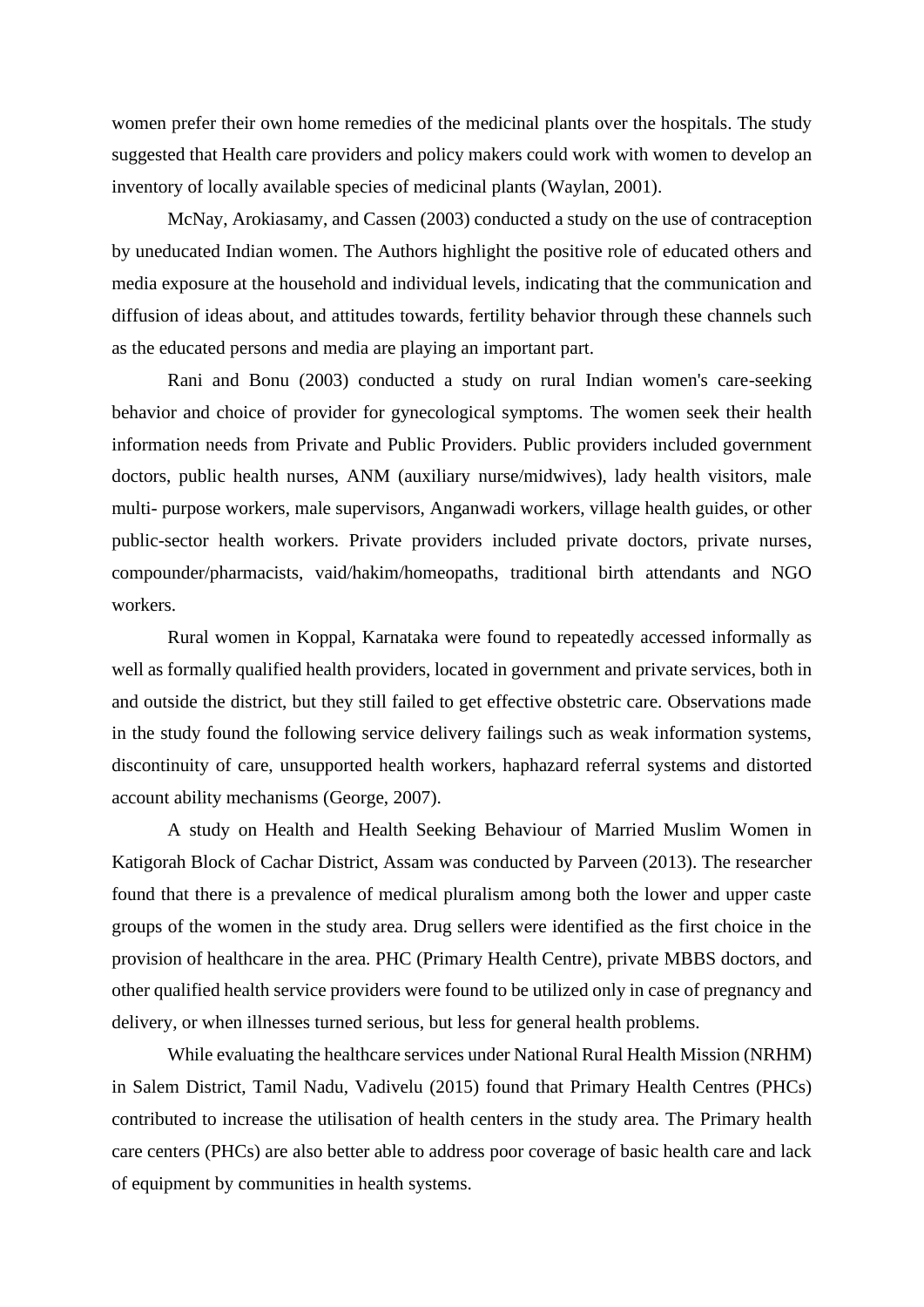A total of 278 women who belonged to the age group of 18-60 years were chosen to conduct a study on Women Beneficiaries of National Rural Health Mission in Barwani District of Madhya Pradesh. The study found that women access their health care needs from health care sources like the Sub Centre, Primary Health Centre (PHC), Community Health Centre (CHC), Auxiliary nurse midwife (ANM), Accredited Social Health Activist (ASHA) (Mathew, 2016).

#### **General Inferences**

From the above literatures it is seen that a number of studies on women's health information sources and channels have been conducted in different parts of the country and also in different parts of the world. The women seek health information needs from health information sources from both the public and private sectors. Public sectors include government doctors, public health nurses, ANM (auxiliary nurse/midwives), lady health visitors, male supervisors, Anganwadi workers, village health guides, or other public-sector health workers, and private health sectors include private doctors, private nurses, compounder/pharmacists, homeopaths, traditional birth attendants. The mentioned sources also sometimes serve as channels in communicating women health information. Literatures have also found that women preferred and trusted informal sources like family members, faith healers, herbal practitioners, other women in the community such as the close neighbours, other women in the village, or women in other parts of the country, educated persons as channels in communicating their health information needs (Waylan, 2001; Johnston, Ved, Lyall, & Agarwal, 2003; Rani, & Bonu, 2003; George, 2007; Parveen, 2013).

#### **Statement of the problem**

The awareness level of health care facilities is found to be very low especially among rural women in the developing poor countries. The health care provided to rural areas is highly disproportionate to the needs of the rural women and abnormally low as compared to urban areas. And also, the existing health services being provided through a network of government hospitals, dispensaries, and primary health centers in the rural areas do not reach or remain underutilized by women. One main reason for underutilization of such necessary schemes would be due to lack of awareness. Health information sources provide important information on health care and health information channels help in dissemination of health information to the target audience. Identification of the women health information sources and channels among the rural women of the study area will help in effective dissemination of health information.

#### **Research Methodology**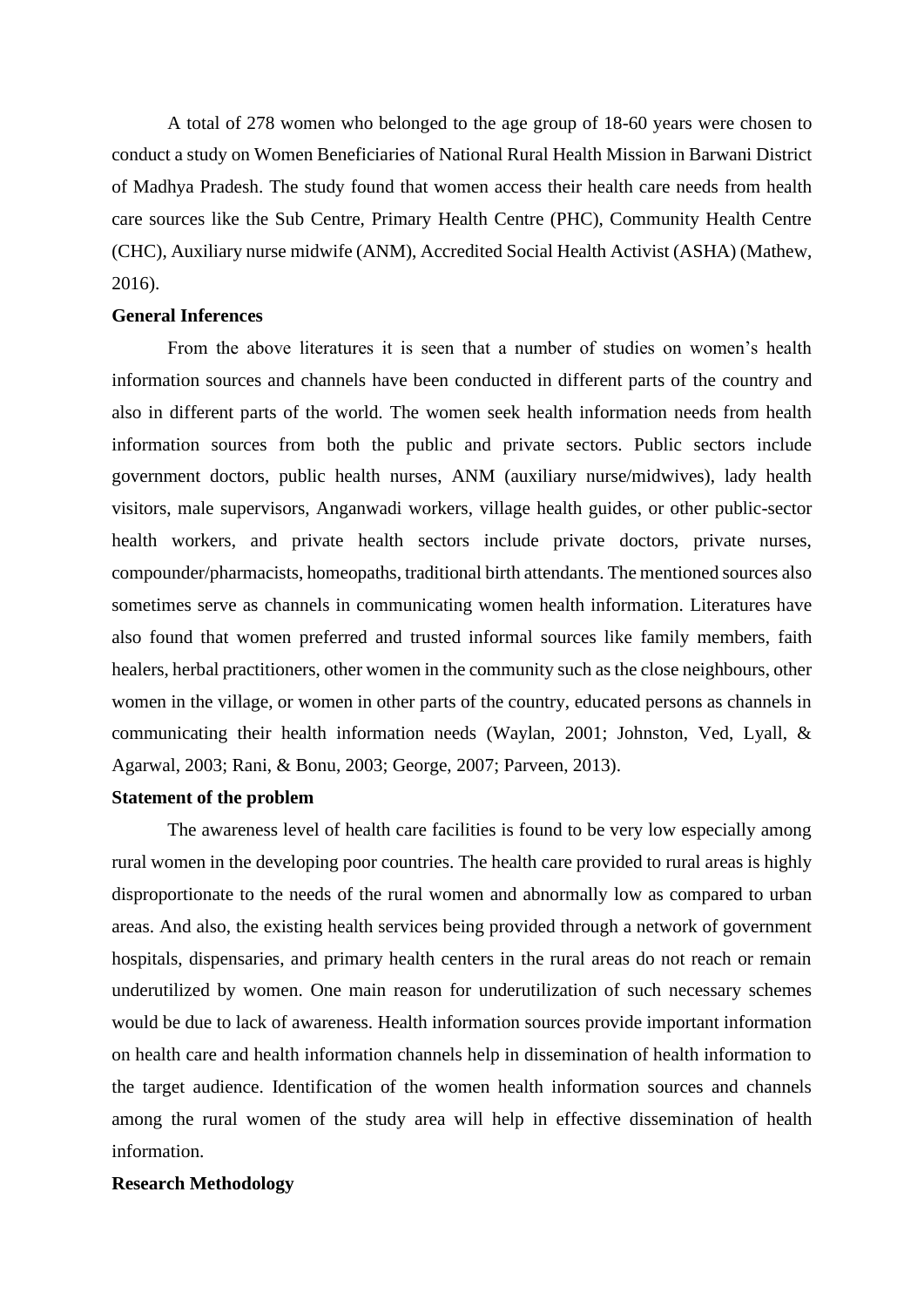All married women of childbearing age, that is, 18 years to 45 years in the four villages formed the population. The whole population was covered in the study. Total population of married women of child bearing age about 213 (Two hundred thirteen). Since there is no official government census available, the total population, total number of households and the total number of women of child bearing age from each village is taken from the respective village chief from the four villages. Questionnaire method was adopted for the data collection and the data was analysed using Descriptive Statistics. The data collection was carried out from 2018-19.

| Sl. No. | Village           | Total     | Total      | Total population of    |
|---------|-------------------|-----------|------------|------------------------|
|         |                   | Household | Population | married women of child |
|         |                   |           |            | bearing age            |
| 1.      | Haijang           | 50        | 353        | 51                     |
| 2.      | South Changoubung | 72        | 670        | 55                     |
| 3.      | Chaljang          | 130       | 875        | 61                     |
| 4.      | Wakotphai         | 124       | 700        | 46                     |
| 5.      | Total             | 376       | 2598       | 213                    |

Table – 1: Demographic profile of the respondents

(Source: Study Area/Villages chiefs)

Table - 2: Education Qualification of the Respondents

| Sl. No. | Level of Education | No. of Respondents | Percentage $(\% )$ |
|---------|--------------------|--------------------|--------------------|
|         | None               | 67                 | 31                 |
| 2.      | Primary            | 103                | 48                 |
| 3.      | Class X            | 31                 | 15                 |
| 4.      | Class XII          |                    | 05                 |
| 5.      | Graduate           |                    | ЭO                 |

Table-3: Annual Income of the Respondents

| Sl. No. | Income (in INR) | No. of Respondents | Percentage $(\%)$ |
|---------|-----------------|--------------------|-------------------|
| Ī.      | $<$ 10,000      | 204                | 96                |
| 2.      | 10,001-20,000   | 07                 | 03                |
| 3.      | 20,001-30,000   | 02                 | 01                |
| 4.      | >30,000         | $00\,$             | $00\,$            |
| 5.      | Total           | 213                | 100               |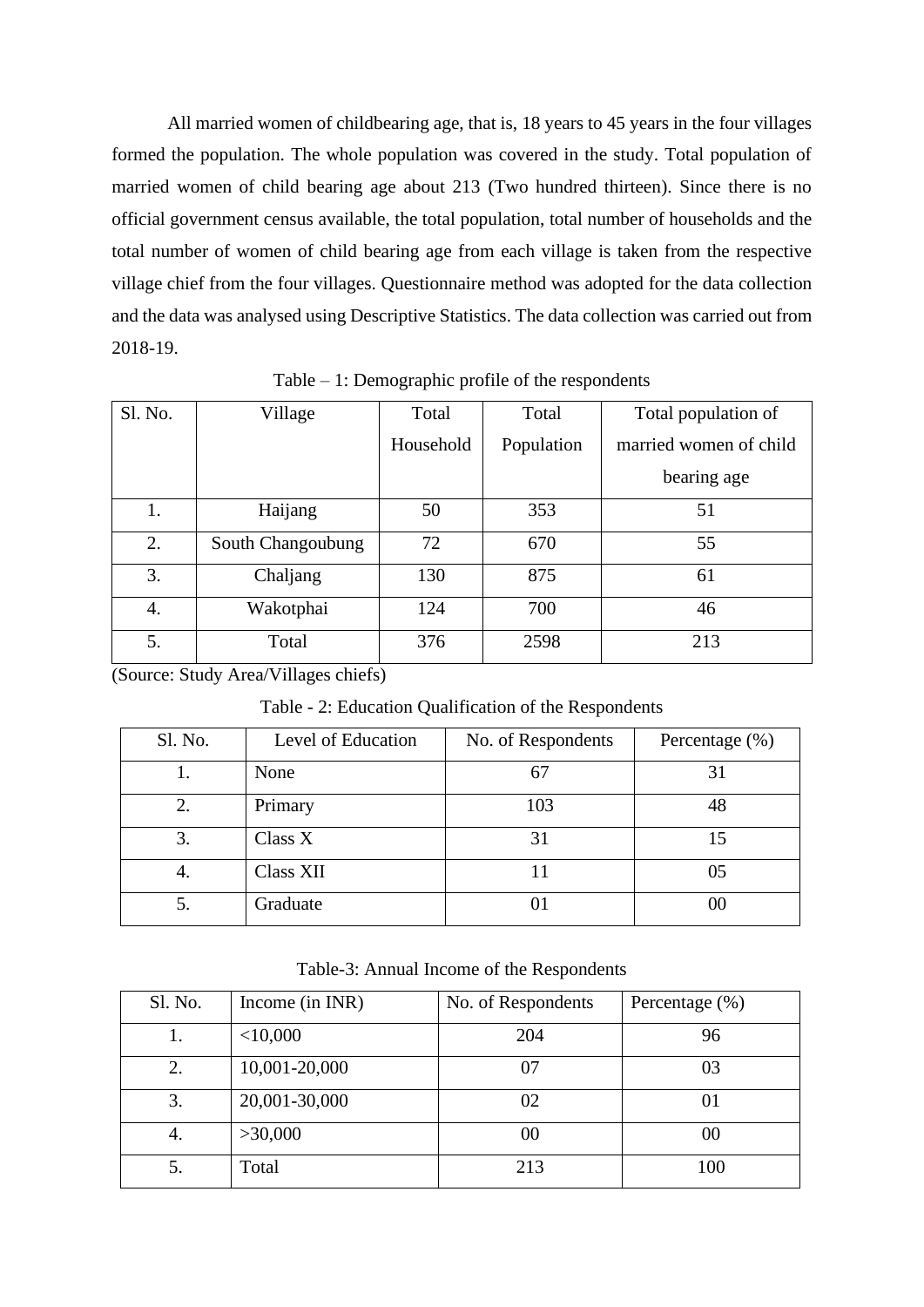#### **Data Analysis and Interpretation**

A list of a number of health information sources and channels were distributed among the women of the study area and they were made to rank the sources and channels in a fivepoint Likert scale. The responses were tabulated and analysed using Descriptive Statistics. Mode value was calculated for various information sources of all the villages and sorted and shown in the table. The average mean value of all the villages is also calculated.

#### **Health Information Sources**

The table 4 displays the different sources identified by the women from the four villages in seeking their health information. The data was collected from four villages. The total respondents from these four villages are 213 women. Mode value was calculated for various information sources of all the villages and sorted and shown in the table. The average mean value of all the villages is also calculated. The findings are shown below: -

Table – 4: Health Information sources identified by respondents

|         |             |                 | <b>Average Frequency</b> |                |                |                |                 |
|---------|-------------|-----------------|--------------------------|----------------|----------------|----------------|-----------------|
| Sl. No. | Source      | All             | Untreate                 | Mobile         | Word-          | Pamphl         | All             |
|         |             | <b>Villages</b> | d                        | <b>SMS</b>     | of-            | et-in-         | <b>Villages</b> |
|         |             | (Mean)          | Village                  | Village        | Mouth          | Mother         | (Mode)          |
|         |             |                 |                          |                | Village        | Tongue         |                 |
|         |             |                 |                          |                |                | Village        |                 |
| 1.      | Family      |                 |                          |                |                |                |                 |
|         | Members     | 3.8             | $\overline{4}$           | $\overline{4}$ | $\overline{4}$ | $\overline{4}$ | $\overline{4}$  |
| 2.      | Friends     | 3.7             | 3                        | $\overline{4}$ | $\overline{4}$ | $\overline{4}$ | $\overline{4}$  |
| 3.      | Traditional |                 |                          |                |                |                |                 |
|         | Midwives    | 3.5             | $\overline{4}$           | $\overline{4}$ | $\overline{4}$ | $\overline{4}$ | $\overline{4}$  |
| 4.      | Pharmacy    | 3.5             | $\overline{3}$           | $\overline{4}$ | 3              | $\overline{3}$ | $\overline{4}$  |
| 5.      | Neighbors   | 3.5             | $\overline{4}$           | $\overline{4}$ | $\overline{3}$ | $\overline{3}$ | $\overline{4}$  |
| 6.      | Health      |                 |                          |                |                |                |                 |
|         | Workers     | 3.2             | $\overline{4}$           | 4              | 3              | 4              | $\overline{4}$  |

 $(N=51+55+61+46=213)$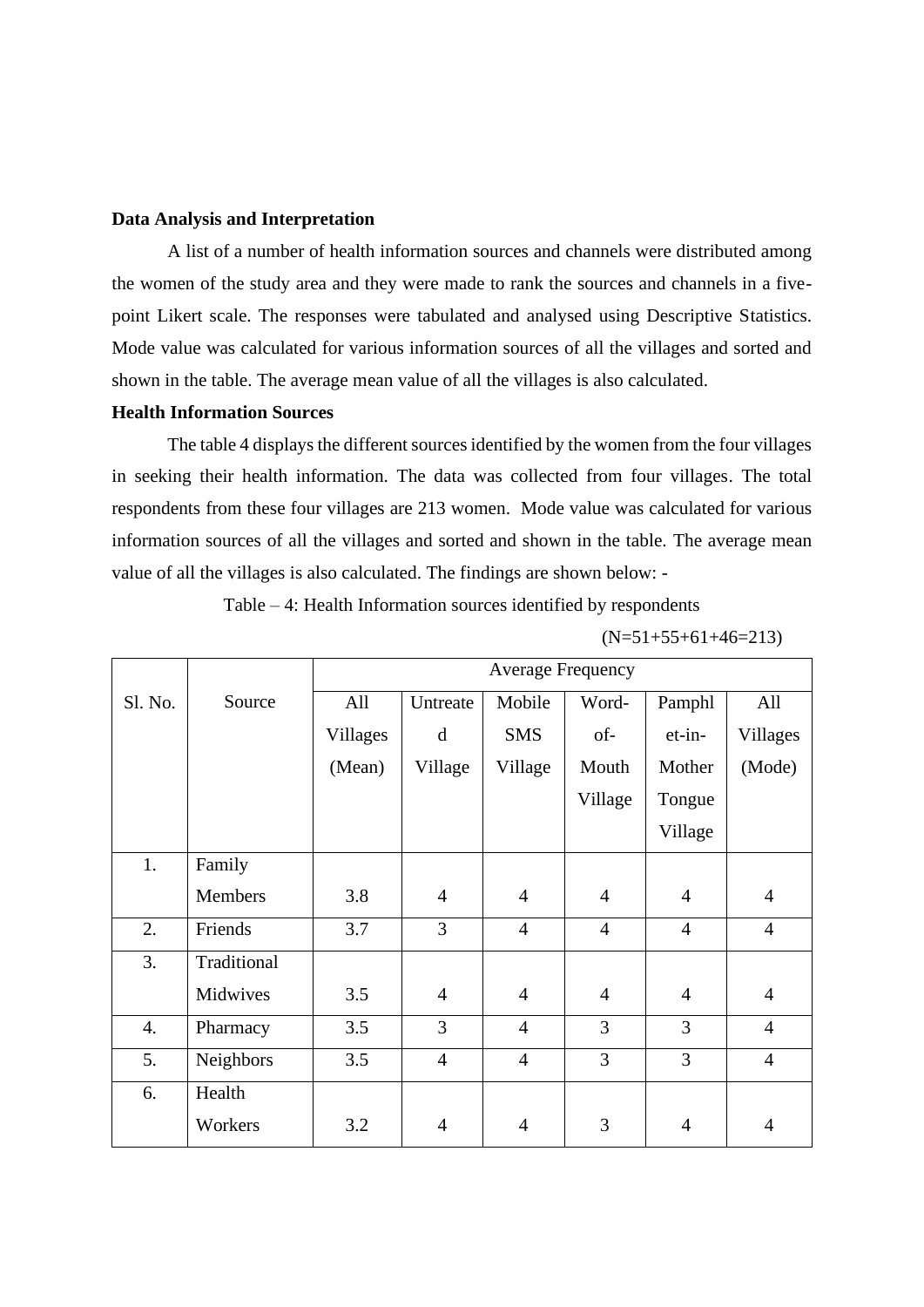| 7.  | Community             |         |                |                |                |                |                |
|-----|-----------------------|---------|----------------|----------------|----------------|----------------|----------------|
|     | <b>Health Centre</b>  | 2.7     | $\overline{4}$ | $\overline{2}$ | $\overline{2}$ | $\overline{2}$ | 3              |
| 8.  | <b>Nurses</b>         | 2.7     | $\overline{4}$ | 3              | $\overline{2}$ | $\overline{2}$ | 3              |
| 9.  | Church                | 2.6     | $\overline{3}$ | $\overline{4}$ | $\mathbf{1}$   | $\overline{2}$ | $\overline{3}$ |
| 10. | Anganwadi             |         |                |                |                |                |                |
|     | Workers               | 2.5     | 3              | 3              | $\mathbf{1}$   | $\overline{2}$ | 3              |
| 11. | Village Chief         | 2.2     | $\overline{2}$ | 3              | $\mathbf{1}$   | $\overline{2}$ | $\overline{2}$ |
| 12. | <b>Church Elders</b>  | 2.1     | $\overline{2}$ | $\overline{3}$ | $\overline{2}$ | $\overline{2}$ | $\overline{2}$ |
| 13. | Herbal                |         |                |                |                |                |                |
|     | Practitioners         | 2.1     | $\mathbf{1}$   | 3              | $\overline{2}$ | $\overline{2}$ | $\mathbf{2}$   |
| 14. | <b>Village Elders</b> | 2.1     | $\overline{2}$ | 3              | $\overline{2}$ | $\overline{2}$ | $\overline{2}$ |
| 15. | <b>Rural Health</b>   |         |                |                |                |                |                |
|     | Centre/Dispen         |         |                |                |                |                |                |
|     | sary/Sub-             |         |                |                |                |                |                |
|     | Centre                | 1.9     | $\mathbf{1}$   | $\overline{2}$ | $\overline{3}$ | $\overline{2}$ | $\mathbf{2}$   |
| 16. | Masseurs/Mas          |         |                |                |                |                |                |
|     | seuse                 | 1.8     | $\overline{2}$ | $\mathbf{1}$   | $\mathbf{1}$   | $\overline{2}$ | $\overline{2}$ |
| 17. | Private               |         |                |                |                |                |                |
|     | Clinics               | 1.7     | $\mathbf{1}$   | $\overline{2}$ | $\overline{2}$ | $\mathbf{1}$   | $\overline{2}$ |
| 18. | Private               |         |                |                |                |                |                |
|     | <b>Doctors</b>        | 1.7     | $\overline{2}$ | $\mathbf{1}$   | $\overline{2}$ | $\mathbf{1}$   | $\mathbf{2}$   |
| 19. | Quacks                | $1.6\,$ | $\mathbf{1}$   | $\overline{2}$ | $\mathbf{1}$   | $\overline{2}$ | $\mathbf{2}$   |
| 20. | Primary               |         |                |                |                |                |                |
|     | <b>Health Centre</b>  | 1.6     | $\mathbf{1}$   | $\mathbf{1}$   | $\overline{2}$ | $\overline{2}$ | $\overline{2}$ |
| 21. | Specialist            |         |                |                |                |                |                |
|     | Doctors               | 1.6     | $\overline{2}$ | $\overline{2}$ | $\mathbf{1}$   | $\mathbf{1}$   | $\overline{2}$ |
| 22. | Priests               | 1.5     | $\overline{2}$ | $\mathbf{1}$   | $\mathbf{1}$   | $\overline{2}$ | $\overline{2}$ |
| 23. | Traditional           |         |                |                |                |                |                |
|     | Healers               | 1.5     | $\mathbf{2}$   | $\,1\,$        | $\overline{2}$ | $\mathbf 1$    | $\overline{2}$ |
| 24. | Newspaper/M           |         |                |                |                |                |                |
|     | agazine               | 1.5     | $\mathbf{1}$   | $\overline{2}$ | $\mathbf{1}$   | $\overline{2}$ | $\overline{2}$ |

Scale1: Not Aware, 2: Somewhat Satisfactory, 3: Satisfactory, 4: Good, 5: Excellent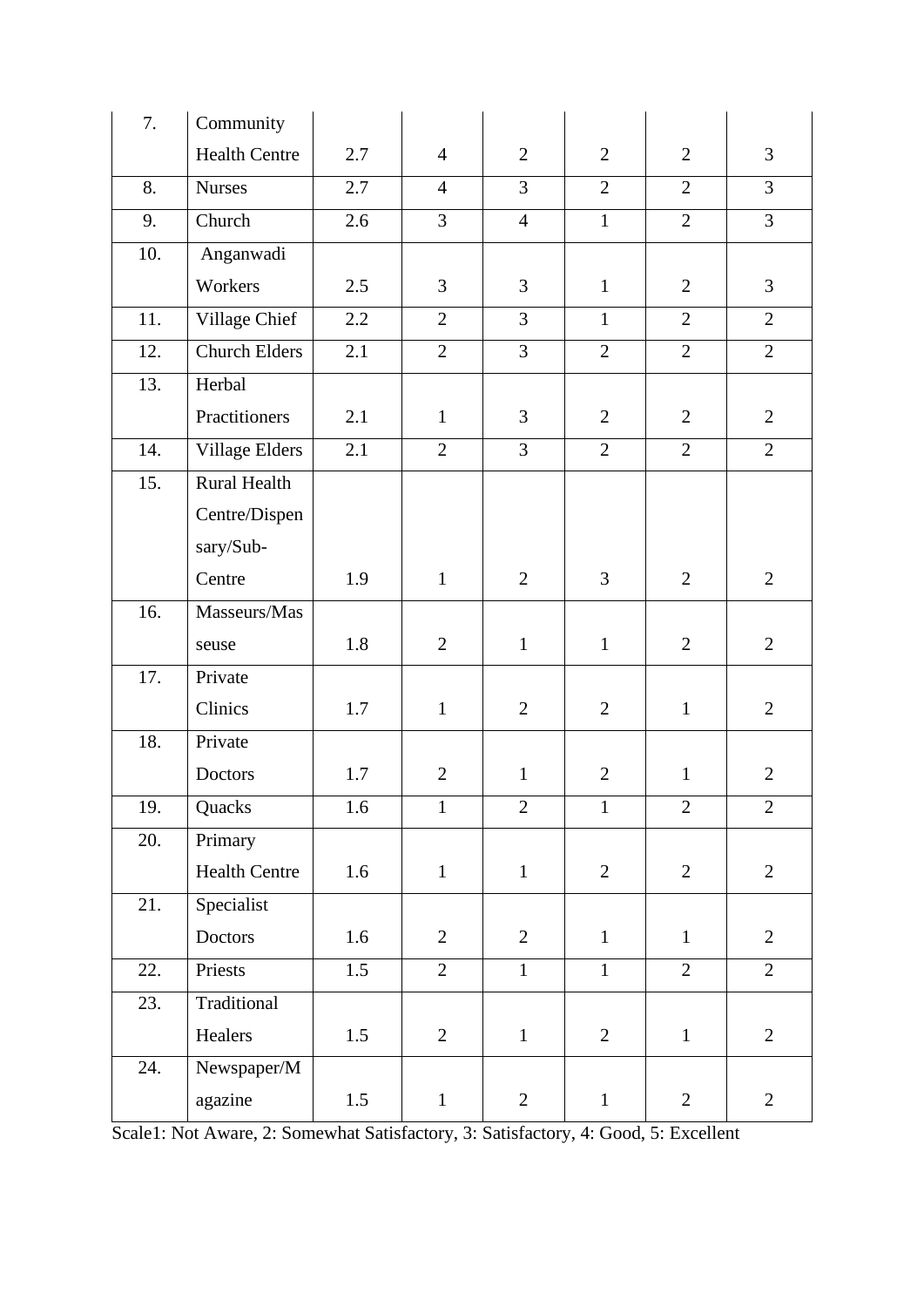The study found that, among the different types of health information sources identified by the women, Family members, Friends, Traditional Midwives, Pharmacy, Neighbors and Health workers are the highest ranked sources for health information which has the average rank of 4 (Good) each, which is followed by Community Health Centre (CHC), Nurses, Church, and Anganwadi workers with average rank of 3 (Satisfactory) each; then from Village Chief, Village Elders, Church Elders, Herbal Practitioners, Rural Health Centre (RHC),Masseurs/Masseuse, Private Clinics, Private Doctors, Quacks, PHC, Specialist Doctors, Priests, Traditional Healers, Newspaper/Magazine with average rank of 2 (Somewhat Satisfactory) each.

It may be noted that the women had ranked the traditional forms of health information sources such as Family Members, Friends, and Neighbours higher than scientifically proven health information sources such as Primary health Centre, Rural Health Centre, Private Doctors, and Specialist Doctors. This may be because the women being barely literates with no formal education or just basic education (Table: 2) and residing in rural or remote areas with meager or no income of their own (Table: 3), do not have much choices in seeking health information needs from the scientifically proven sources which are mostly expensive and located in urban areas. Therefore, they rely mostly on the sources that are within their comfort zone such as family, friends, church, village chief, and herbal practitioners that are easily and readily available in the villages with no cost or at minimum cost. In more serious illness conditions, the women have reported to consult private doctors, Specialists doctors, and Private clinics. But other than that, the women rely on sources available in and around their respective villages, which are accessible and affordable.

|         |                      | <b>Average Frequency</b> |          |            |         |         |          |
|---------|----------------------|--------------------------|----------|------------|---------|---------|----------|
| Sl. No. | Source               | All                      | Untreate | Mobile     | Word-   | Pamphl  | All      |
|         |                      | Villages                 | d        | <b>SMS</b> | of-     | et-in-  | Villages |
|         |                      | (Mean)                   | Village  | Village    | Mouth   | Mother  | (Mode)   |
|         |                      |                          |          |            | Village | Tongue  |          |
|         |                      |                          |          |            |         | Village |          |
| 1.      | <b>Faith Healers</b> | 1.4                      |          |            |         |         |          |

Table - 5: Average frequencies of identified Health Information sources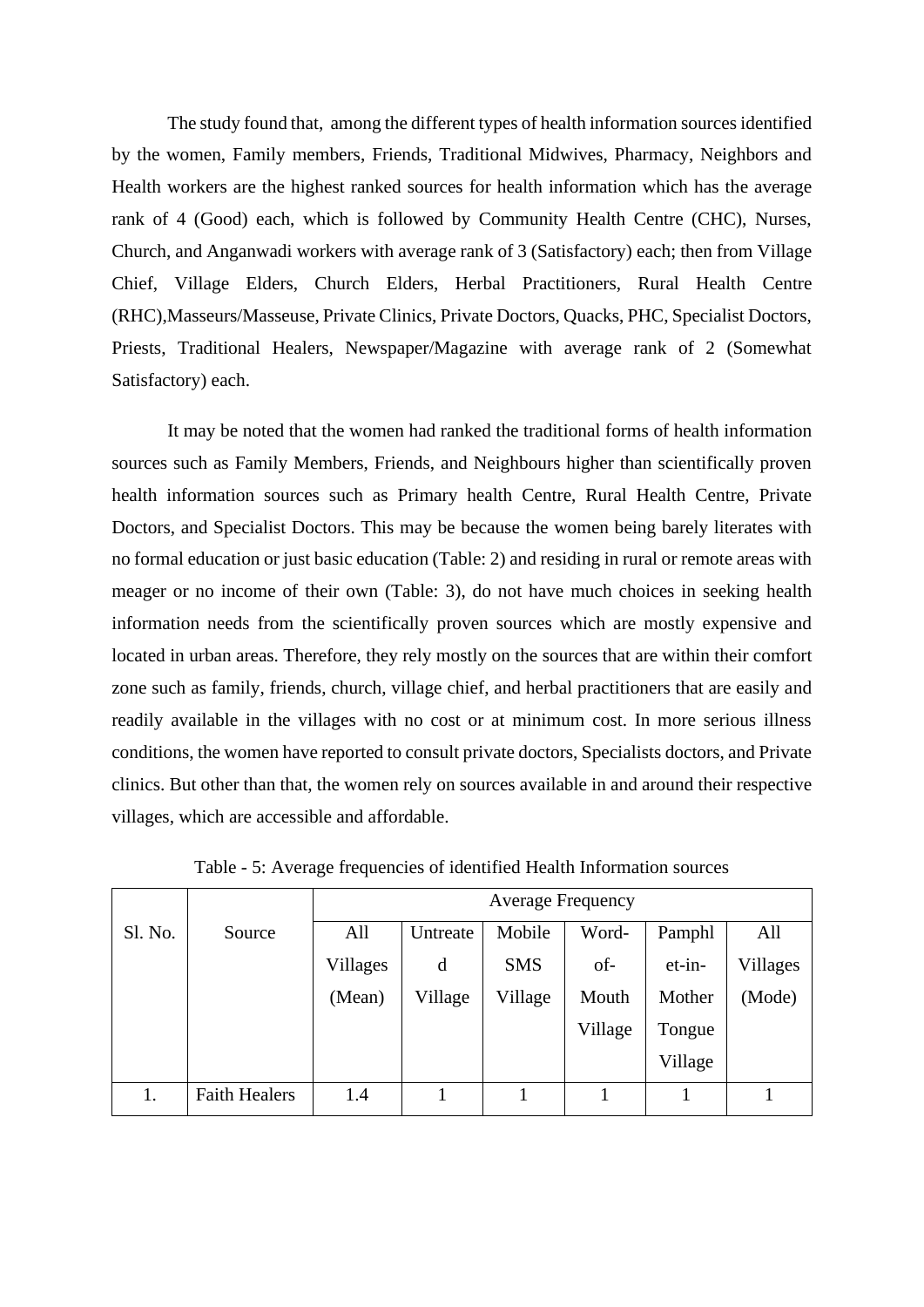| 2. | Alternative  |     |              |                |              |              |              |
|----|--------------|-----|--------------|----------------|--------------|--------------|--------------|
|    | medicine     |     |              |                |              |              |              |
|    | Sellers      | 1.3 | 1            | $\overline{2}$ | $\mathbf{1}$ | $\mathbf{1}$ | $\mathbf{1}$ |
| 3. | Door to Door |     |              |                |              |              |              |
|    | Medicine     |     |              |                |              |              |              |
|    | Sellers      | 1.3 | $\mathbf{1}$ | $\overline{2}$ | $\mathbf{1}$ | $\mathbf{1}$ | $\mathbf{1}$ |
| 4. | An Educated  |     |              |                |              |              |              |
|    | Person       | 1.2 | $\mathbf{1}$ | $\mathbf{1}$   | $\mathbf{1}$ | $\mathbf{1}$ | $\mathbf{1}$ |
| 5. | Radio        | 1.0 | $\mathbf{1}$ | $\mathbf{1}$   | $\mathbf{1}$ | $\mathbf{1}$ | $\mathbf{1}$ |
| 6. | Mobile Phone | 1.0 | $\mathbf{1}$ | $\mathbf{1}$   | $\mathbf{1}$ | 1            | $\mathbf{1}$ |
| 7. | Television   | 1.0 | 1            | $\mathbf{1}$   | $\mathbf{1}$ | $\mathbf{1}$ | $\mathbf{1}$ |
| 8. | Internet     | 1.0 | $\mathbf{1}$ | 1              | $\mathbf{1}$ | 1            | $\mathbf{1}$ |
| 9. | Posters      | 1.0 | 1            | 1              | $\mathbf{1}$ | 1            | $\mathbf{1}$ |

Scale1: Not Aware, 2: Somewhat Satisfactory, 3: Satisfactory, 4: Good, 5: Excellent

The table 5 shows the other health information sources which are listed in the questionnaires but have a mean value of less than 1.5 and mode score of less than 2. This means that these sources are hardly used by the respondents in seeking their health information needs.

# **Health Information Channels**

The table 6 displays the health information channels which are identified by the women as the most important for health information. The mode values of each village and average mean of all villages of health information channels is shown in the table below. The health information channels identified in the study area are Word of Mouth, ASHA, Pamphlet in Mother tongue, Mobile phone SMS.

|         |          |          | <b>Average Frequency</b> |            |         |         |          |  |
|---------|----------|----------|--------------------------|------------|---------|---------|----------|--|
| Sl. No. | Channels | All      | Untreate                 | Mobile     | Word-   | Pamphl  | All      |  |
|         |          | Villages | d                        | <b>SMS</b> | of-     | et-in-  | Villages |  |
|         |          | (Mean)   | Village                  | Village    | Mouth   | Mother  | (Mode)   |  |
|         |          |          |                          |            | Village | Tongue  |          |  |
|         |          |          |                          |            |         | Village |          |  |
| 1.      | Word of  |          |                          |            |         |         |          |  |
|         | Mouth    | 4.7      | 5                        | 5          | 5       | 5       | 5        |  |

Table - 6: Health Information channels identified by women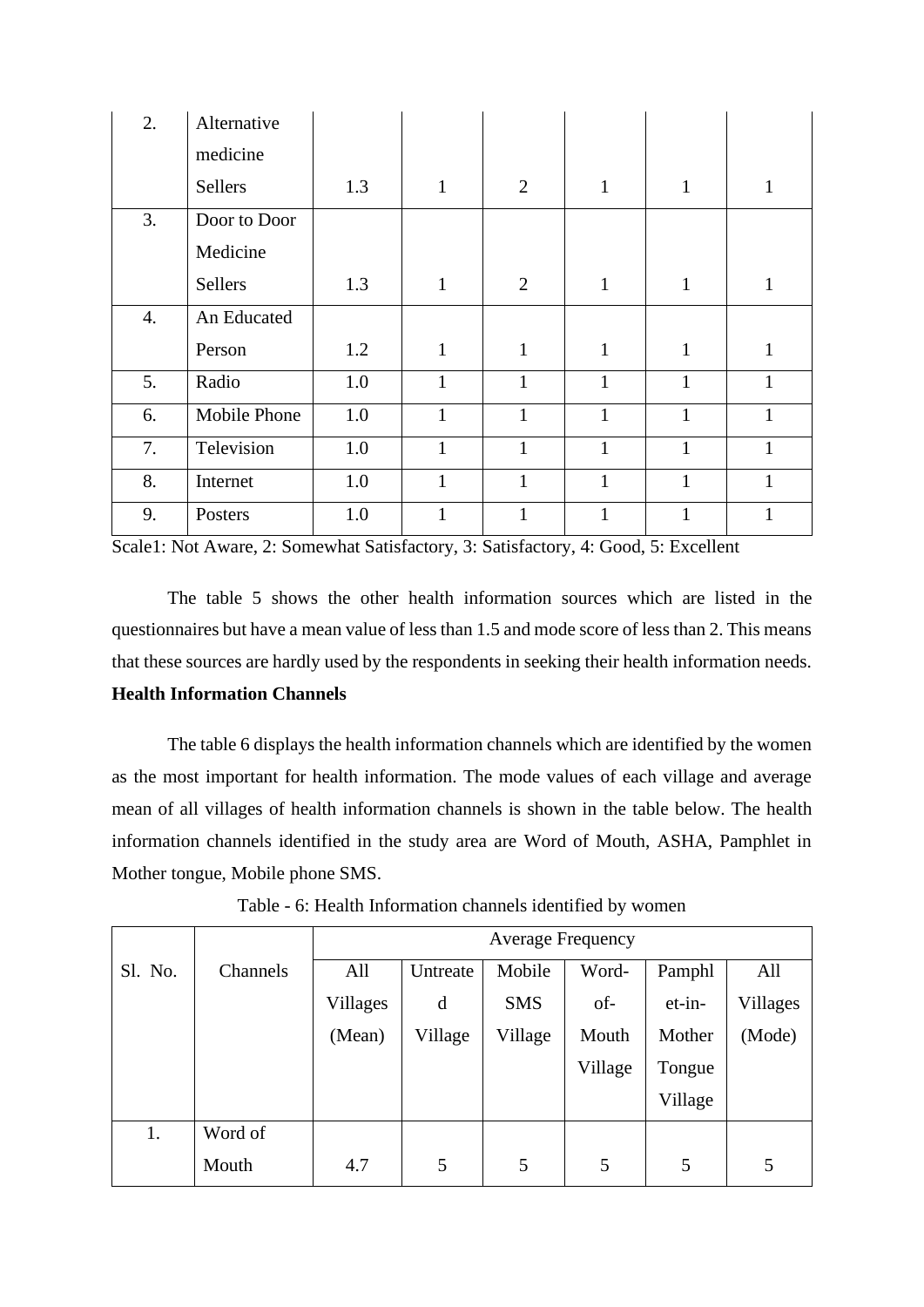| 2. | <b>ASHA</b> | 3.8 | 4              | 3 |               |
|----|-------------|-----|----------------|---|---------------|
| 3. | Pamphlet in |     |                |   |               |
|    | Mother      |     |                |   |               |
|    | tongue      | 3.7 | $\overline{4}$ | 3 |               |
| 4. | Mobile      |     |                |   |               |
|    | phone SMS   | 2.1 | 3              |   | $\mathcal{D}$ |

Scale1: Not preferred, 2: Preferred Moderately, 3: Preferred, 4: Preferred More,

5: Preferred Most

Among the different heath information channels, the Word of Mouth is found to be ranked highest health information channel identified in these four villages. It may be because Word of Mouth is effortless for them where information is given to them verbally or through word of mouth. Next to word of mouth, the ASHA is the second highest ranking channel for communicating health information channels. The ASHAs are women from the village itself, speaking the local dialect and are appointed by the Government mainly for communicating the women health information needs directly to the women by paying the women regular home visits. The third highest ranking choice of channel is the Pamphlet in mother tongue. Next is the Mobile Phone SMS. Mobile phones may not still reach many remote villages but in the areas where mobile phones are used, the women identified it as one source of health information channel.

#### **Findings**

The women identified about 27 different health information sources and 4 health information communication channels such as Word of Mouth, ASHA, Pamphlet in Mother tongue, Mobile phone SMS. Word of Mouth is found to be ranked the highest health information channel identified by the women. Among those 27 identified sources, the top ten highest ranked health information sources are Family Members, Friends, Traditional Midwives, Pharmacy, Neighbors, Health Workers, Community Health Centre, Nurses, Church, and Anganwadi Workers. This shows that informal sources of health information are more popular than the formal health information sources among the rural women of the study area. This finding is similar to the findings of the literatures on women health information sources and channels where women were found to trust the informal sources such as Family members, Priests, herbal practitioners, neighbors, educated person, and Traditional healers. The women were also found to seek their health information needs from the public health sources such as Govt. Doctors, public health nurses, Auxiliary Nurse/Midwives (ANM), and also from private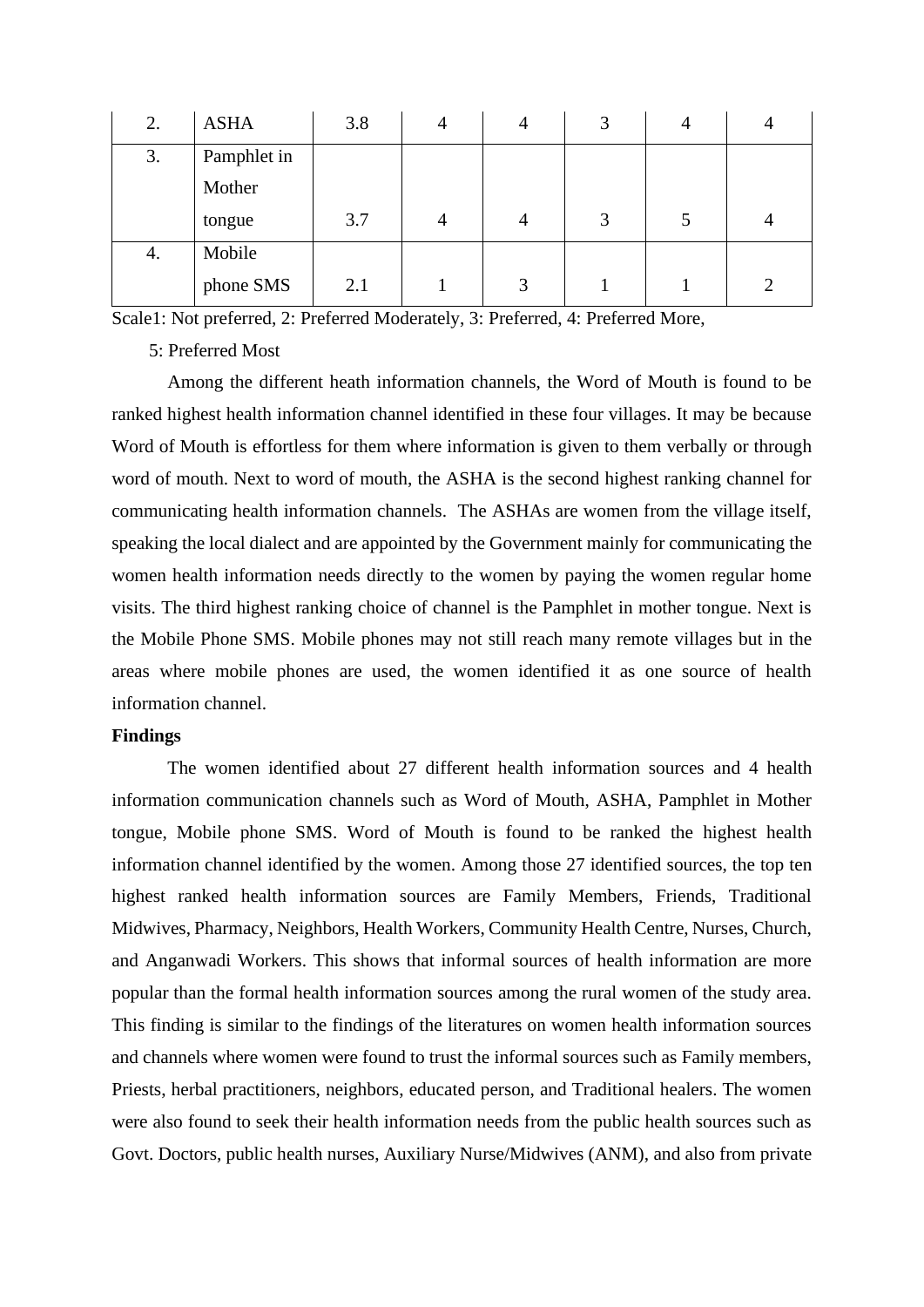sectors like private doctors, private nurses, pharmacists, etc. (Waylan, 2001; Johnston, Ved, Lyall, & Agarwal, 2003; Rani, & Bonu, 2003; George, 2007; Parveen, 2013).

#### **Conclusion**

In India, there is an adverse declining sex ratio and the life expectancy of women is lower than that of men's. Women in rural areas are older, poorer, less educated, have greater financial hardship, and encounter more geographical barriers (Gerrior, Crocoll, Hayhoe, & Wysocki, n.d.). Due to the low socio economic profile, rural women are suffering from many health related problems, particularly reproductive health problems. Infant and maternal mortality are also higher in rural areas. To provide better health and awareness level, and to lower the growing rates of mortality due to lack of adequate health facilities, special attention needs to be given to the health care system in rural areas. In order to address the various health problems faced by the women in general, and the rural women in particular, the government should take steps in identifying the women health information sources and channels among the rural women as this will mean bringing better awareness to the rural women about their health information needs by communicating the health information through the sources and channels identified, chosen, and preferred by them.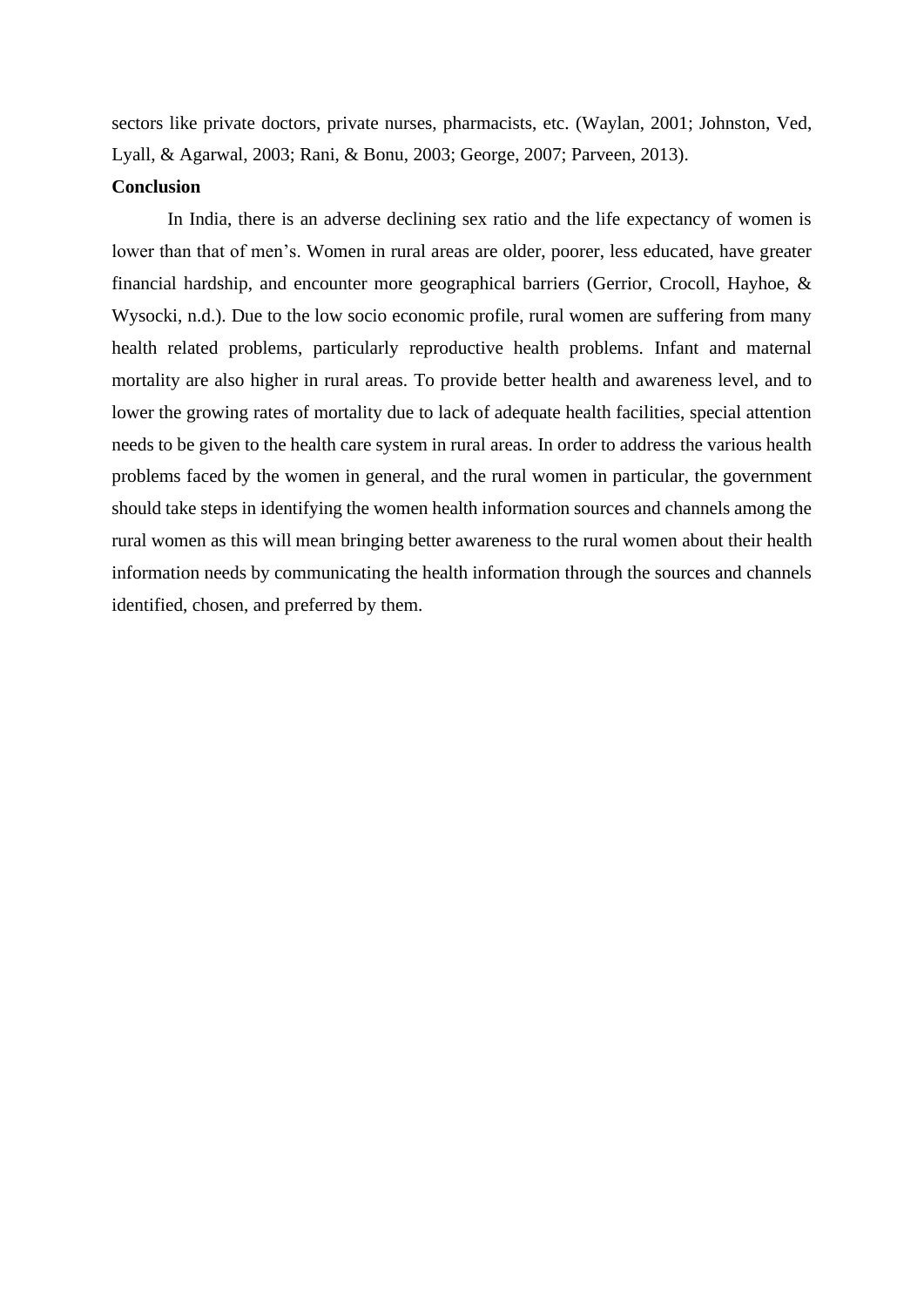#### **References:**

- George, A. (2007). Using accountability to improve reproductive health care. *Reproductive Health Matters*, *11* (21), 161-170. Retrieved from<http://www.jstor.org/stable/3776680>
- Gerrior, S.A., Crocoll, C., Hayhoe, C., & Wysocki, J. (n.d.). Challenges and opportunities impacting the mental health of rural women. *Journal of Rural Community Psychology*, *11* (1). Retrieved from [http://muwww-new.marshall.edu/jrcp/V11%20N1/Gerrior.pdf\](http://muwww-new.marshall.edu/jrcp/V11%20N1/Gerrior.pdf/)

*Health, (1913).* In Webster's Dictionary. Retrieved from [http://www.webster](http://www.webster-dictionary.org/definition/health)[dictionary.org/definition/health](http://www.webster-dictionary.org/definition/health)

- Izugbara, C.O. (2000). Women's understanding of factors affecting their reproductive health in a rural Ngwa community. *African Journal of Reproductive Health / La Revue Africaine de la Santé Reproductive,4* (2), 62-68. Retrieved from <http://www.jstor.org/stable/3583449>
- Johnston, H. B., Ved, R., Lyall, N., &Agarwal, K. (2003). Where do rural women obtain post abortion care? The case of Uttar Pradesh, India. *International Family Planning Perspectives*, *29* (4), 182-187. Retrieved from<http://www.jstor.org/stable/3181047>
- McNay, K., Arokiasamy, P., & Cassen, R. H. (2003). Why are uneducated women in India using contraception? A multilevel analysis. *Population Studies*, *57* (1), 21-40. Retrieved from <http://www.jstor.org/stable/3092901>
- Mathew, C., P. (2016). *A Study On Women Beneficiaries of National Rural Health Mission with Special Reference to Barwani District of Madhya Pradesh* (Doctoral thesis, Christ University, Bengaluru). Retrieved from <http://hdl.handle.net/10603/114266>
- Ogi, S. N. (2016). *Health Status of Rural Women: A Study of Hyderabad Karnataka Region*. (Doctoral thesis, Gulbara University, Kalaburagi). Retrieved fro[mhttp://hdl.handle.net/10603/134269](http://hdl.handle.net/10603/134269)
- Olaleye, D.O., & Bankole, A. (1994). The impact of mass media family planning promotion on contraceptive behavior of women in Ghana. *Population Research and Policy Review,13* (2), 161-177. Retrieved from<http://www.jstor.org/stable/40229755>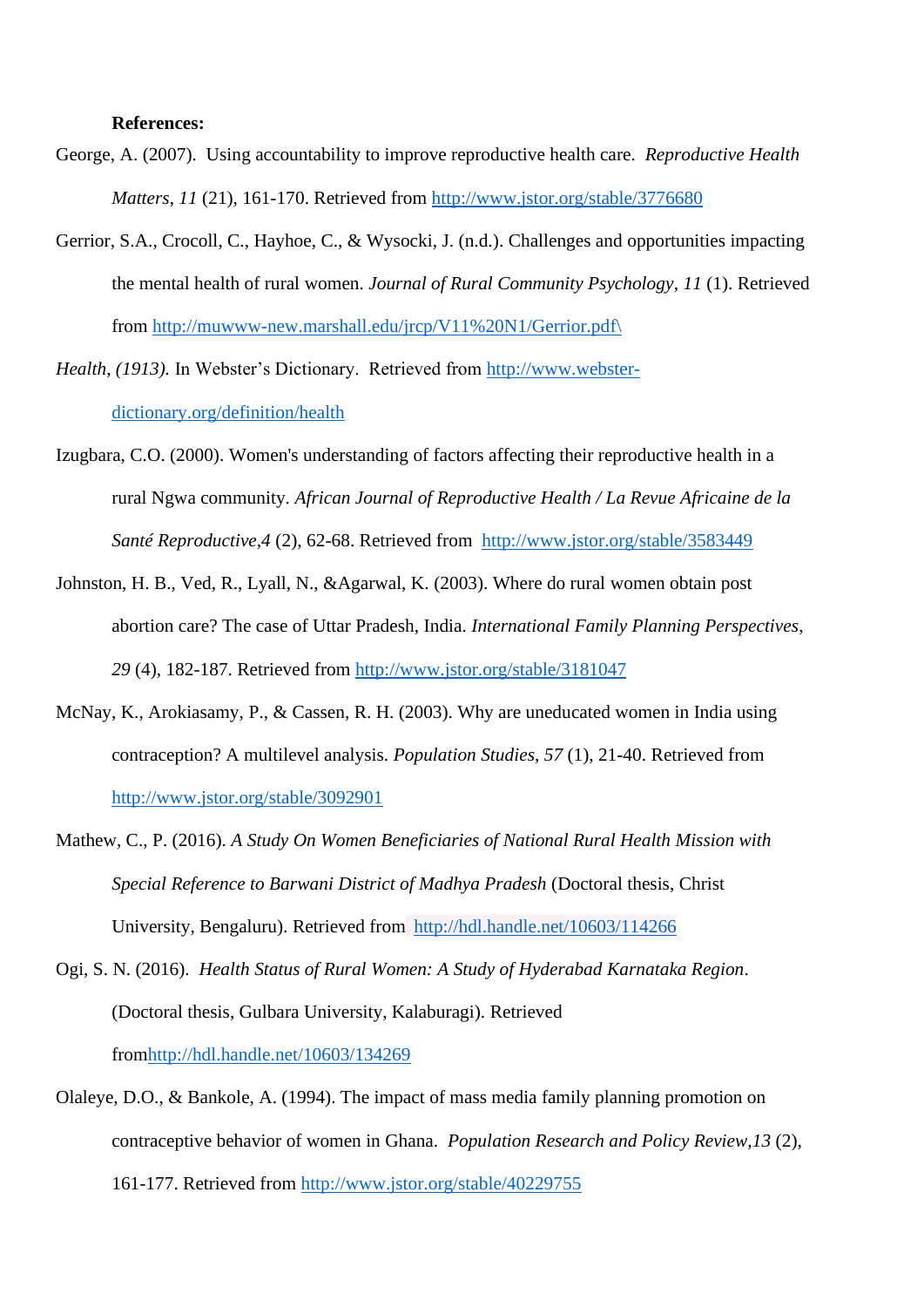- Parveen, N. (2013). *Health and Health Seeking Behaviour of Married Muslim Women in Katigorah Block of Cachar District, Assam* (Doctoral thesis, Gauhati University, Guwahati). Retreived from<http://hdl.handle.net/10603/50819>
- Rani, M., & Bonu, S. (2003). Rural Indian women's care-seeking behavior and choice of provider for gynecological symptoms. *Studies in Family Planning, 34,* (3), 173-185. Retrieved from <http://www.jstor.org/stable/3181104>
- Vadivelu, A. (2015). *An Evaluation of Healthcare Services Under National Rural Health Mission (NRHM) In Salem District* (Doctoral thesis, Periyar University, Salem, Tamil Nadu). Retrieved from <http://hdl.handle.net/10603/151609>
- Waylan, C. (2001). Gendering local knowledge: Medicinal plant use and primary health care in the Amazon. Medical Anthropology Quarterly, New Series, 15, (2), 171-188. Retrieved from <http://www.jstor.org/stable/3655427>
- Websters, M. (1913). Health. In Websters 1913 Dictionary. Retrieved 21 September, 2015 from <http://www.webster-dictionary.org/definition/health>

Websters, M. (1913). Information. In Websters 1913 Dictionary. Retrieved from <http://www.webster-dictionary.org/definition/information>

Women's Health, (n.d.). Harvard Health Publishing. Retrieved from<https://www.health.harvard.edu/>

Yusop, N. I., Ibrahim, H., MohdYusof, S., Mat Aji, Z., Md. Dahalin, Z., Ghazali, O., Saad, M. N., Abu Seman, M. A., Yasin, A., Kasiran, M. K., &Abd. Razak, R. (2012). Information Needs of Rural Communities. *The Journal of Community Informatics*, *9*(1). Retrieved from <http://cijournal.net/index.php/ciej/article/view/586>

#### **Appendix: Questionnaire**

# **BACKGROUND INFORMATION**

1. Age (as on 31/03/2018): ……………………………………………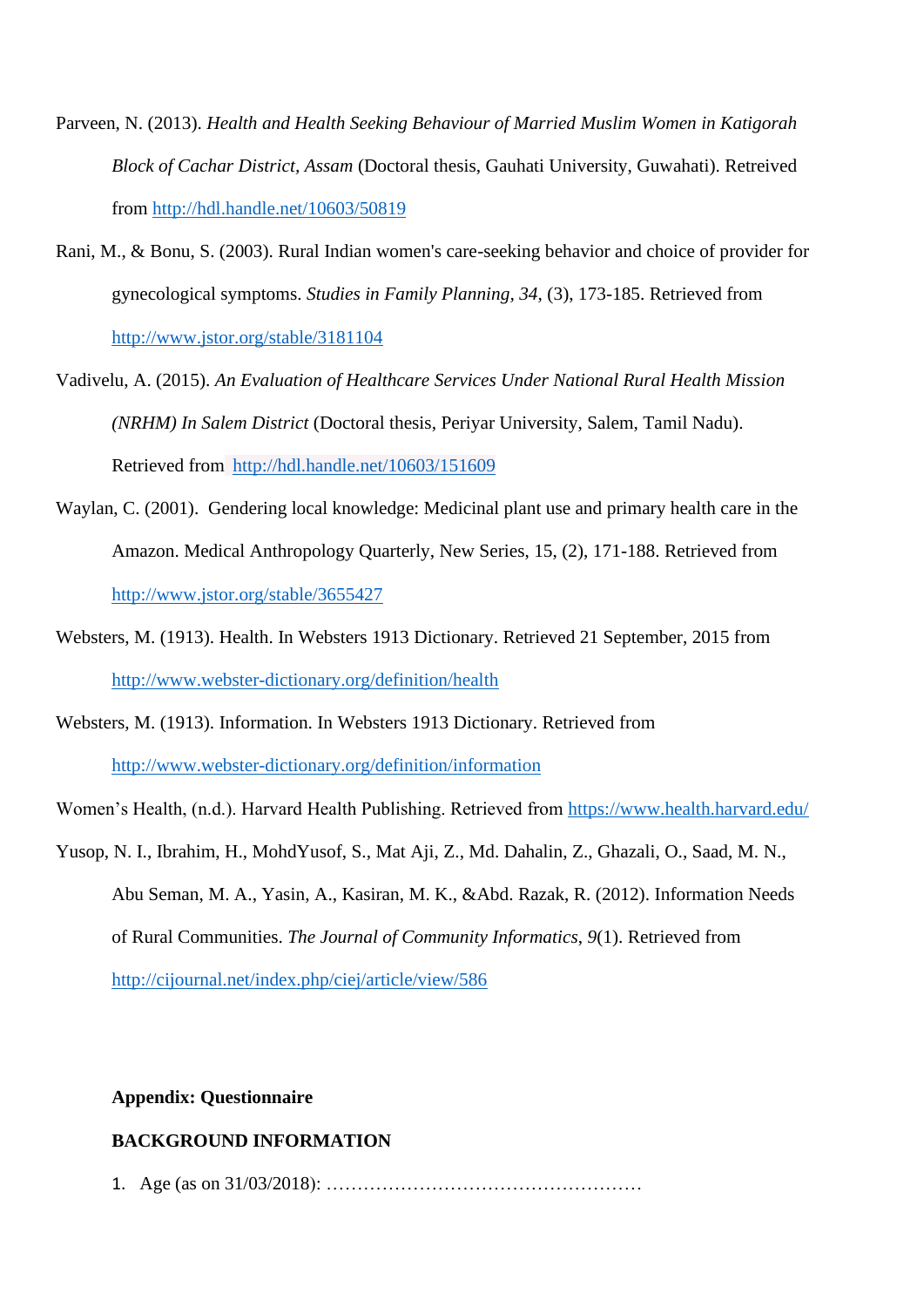- 2. Marital Status: ………………………………………………………
- 3. Religion: ……………………………………………………….
- 4. Occupation: (Please tick)

| Trading    | Farming    | Housewife | Handicraft |
|------------|------------|-----------|------------|
|            |            |           |            |
| Government | Others     | .         | .          |
|            | (Specify): |           |            |

- 5. Village: .....................................
- 6. Household size: (Actual number)

No of female members [………………….]

No of male members […………………. ]

7. Highest level of education:

| None $[\dots]$ | Primary School [] Class X pass [] Class 12 pass [] |  |
|----------------|----------------------------------------------------|--|
|                |                                                    |  |

Graduate  $[\dots]$  Post-Graduate  $[\dots]$  Others (Specify):  $[\dots]$ 

8. Knowledge of **Mother Tongue**: (*Please tick the appropriate box*)

Read & Write [……], Read & Speak [……], Speak only [……]

- 9. Knowledge of **Other languages**: (*Please name the language known to you and indicate the level of knowledge by ticking the appropriate box*)
	- (a) ……………….……………… : Read [……] Write [……] Speak [……]
	- (b) ………………………………. : Read [……] Write [……] Speak [……]
	- (c) ………………………………. : Read [……] Write [……] Speak [……]
- 10. Approximate annual income of your family from all sources (in Rupee):

………………………………………………………………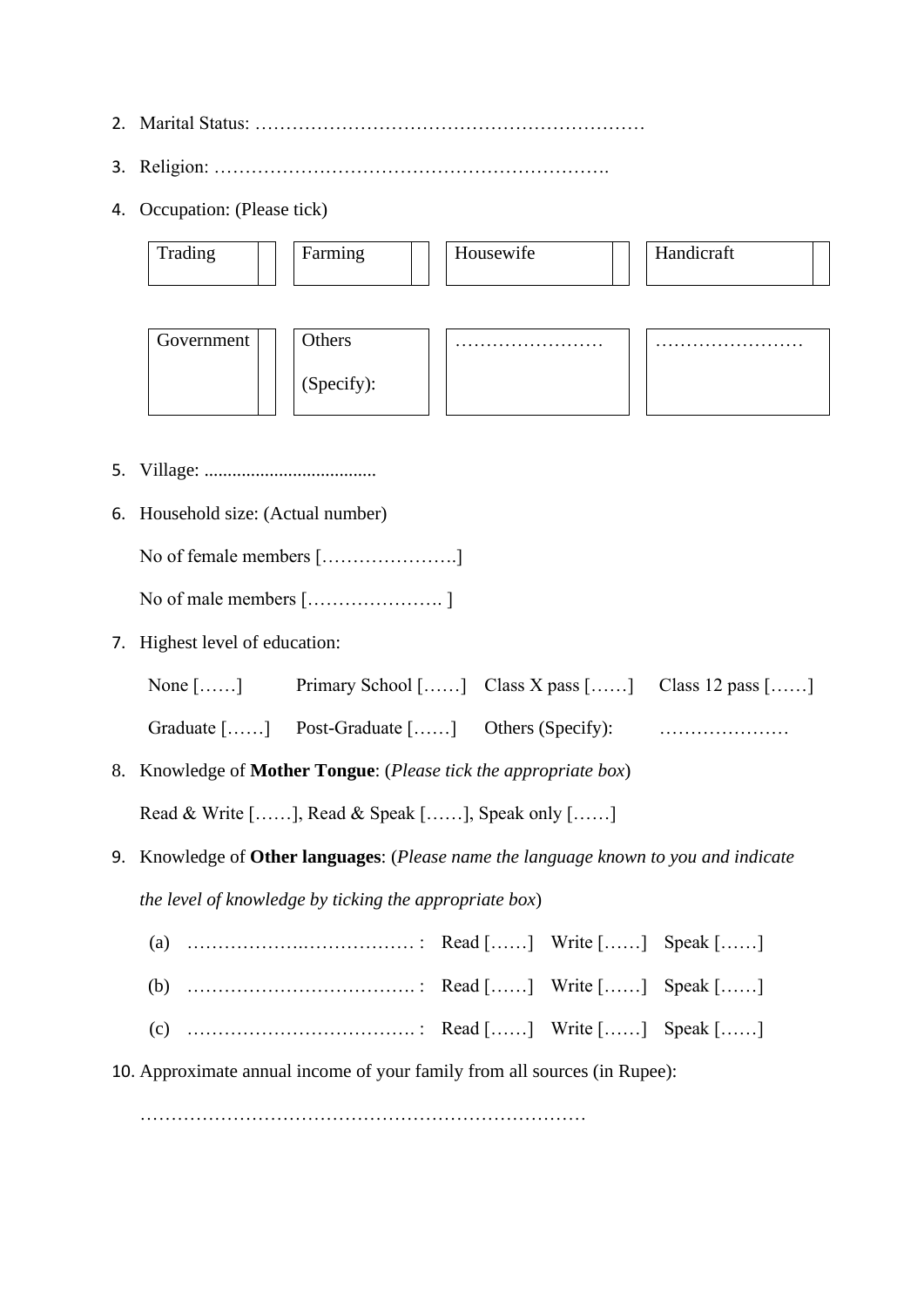11. Your approximate annual income from all sources (in Rupee):

…………………………………………………………………

12. Who is/are the main bread winner(s) in the family?

……………………………………………………………………

# **ON DECISION MAKING**

13. Using the scale provided please rank the following according to your opinion:

# **1 – Strongly Disagree, 2 – Disagree, 3 – Undecided, 4 – Agree, 5 – Strongly Agree**

| You should take your own health related decisions                      | 1            | 2              | 3 | 4              |  |
|------------------------------------------------------------------------|--------------|----------------|---|----------------|--|
| Husband should take your health related decisions                      | $\mathbf{1}$ | $\overline{2}$ | 3 | $\overline{4}$ |  |
| In-laws should take your health related decisions                      | 1            | $\overline{2}$ | 3 | $\overline{4}$ |  |
| Your parents should take your health related decisions                 | 1            | 2              | 3 | $\overline{4}$ |  |
| Relatives have the right to share their opinion on your health related | 1            | $\overline{2}$ | 3 | 4              |  |
| decisions                                                              |              |                |   |                |  |
| Your community has the right to have a say on your health              | 1            | $\overline{2}$ | 3 | 4              |  |
| Your doctor should take your health decisions                          | $\mathbf{1}$ | 2              | 3 | $\overline{4}$ |  |
| Anyone you trust could treat your treatments best should take your     | $\mathbf{1}$ | $\overline{2}$ | 3 | $\overline{4}$ |  |
| health decisions                                                       |              |                |   |                |  |
| Please specify others whose opinion matters:                           |              |                |   |                |  |

|  |   | . .             |  |
|--|---|-----------------|--|
|  | - | $\sim$ $\prime$ |  |

14. Who take the final decision on issues related to your health? Please rank the options using

the scale: **1 – Never**, **2 – Sometimes**, **3 – Occasionally**, **4 – Often**, **5 – Always**

| Self          |  |  |  | <b>Your Parents</b> |
|---------------|--|--|--|---------------------|
| Husband       |  |  |  | Doctor              |
| Father-in-law |  |  |  | Others (Specify):   |
| Mother-in-law |  |  |  |                     |

| Self          |  |        | 4              |   | <b>Your Parents</b> |  |  |  |
|---------------|--|--------|----------------|---|---------------------|--|--|--|
| Husband       |  |        | $\overline{4}$ |   | Doctor              |  |  |  |
| Father-in-law |  | $\sim$ | 4              |   | Others (Specify):   |  |  |  |
| Mother-in-law |  |        | $\overline{4}$ | 5 |                     |  |  |  |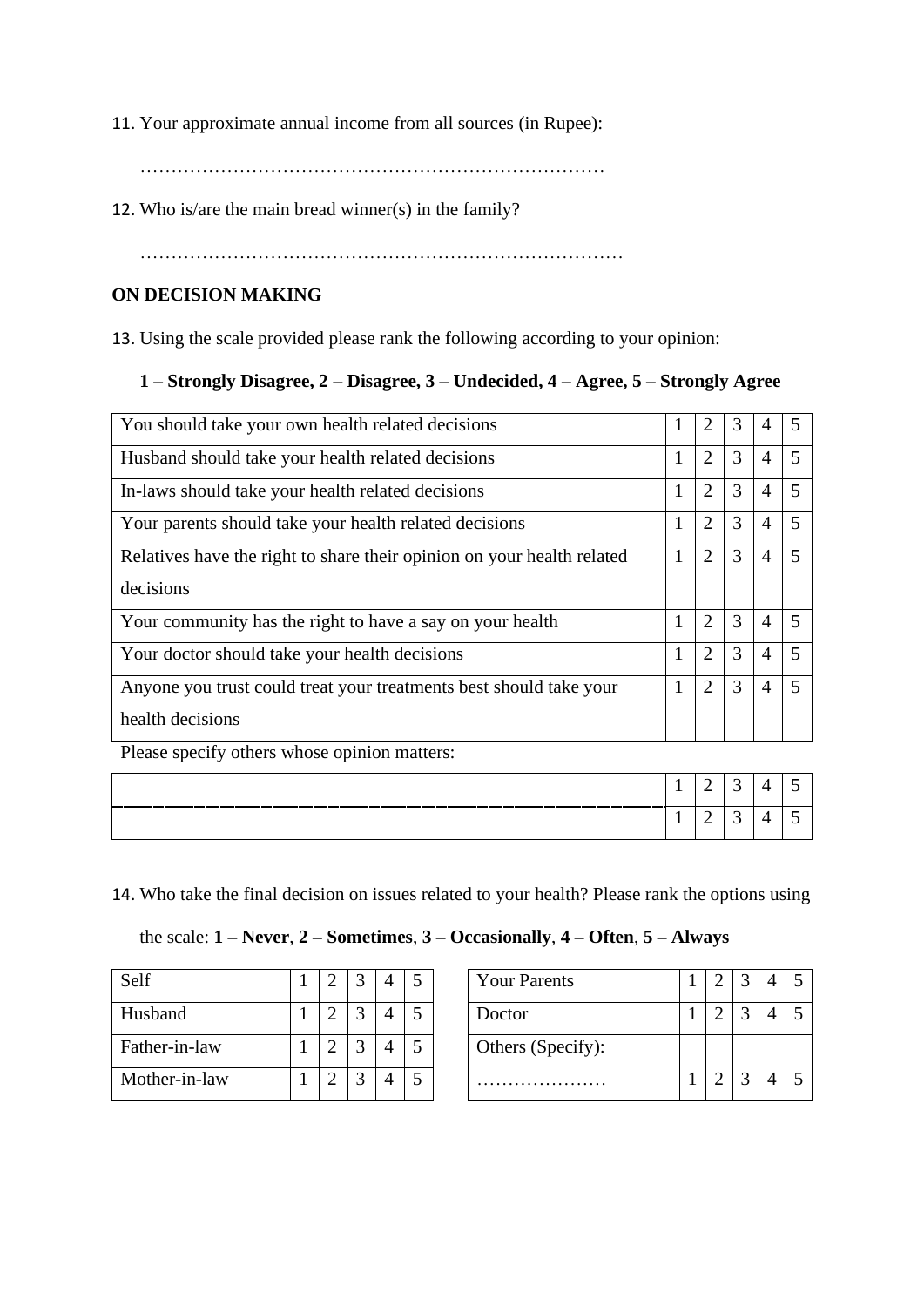#### 15. Whose opinion matters on your child bearing related decisions? Please rank the options

using the scale: **1 – Never**, **2 – Sometimes**, **3 – Occasionally**, **4 – Often**, **5 – Always**

| Self          |  |  |  | <b>Your Parents</b> |
|---------------|--|--|--|---------------------|
| Husband       |  |  |  | Doctor              |
| Father-in-law |  |  |  | Others (Specify):   |
| Mother-in-law |  |  |  |                     |

| Self          |            |        |   | ς | <b>Your Parents</b> |  |  |  |
|---------------|------------|--------|---|---|---------------------|--|--|--|
| Husband       | $\sqrt{2}$ | $\sim$ | 4 |   | Doctor              |  |  |  |
| Father-in-law | ◠          |        |   | 5 | Others (Specify):   |  |  |  |
| Mother-in-law | $\bigcap$  |        |   | ς |                     |  |  |  |

# 16. Please choose the option closest to your level of **independence in seeking health**

#### **information**.

|                | Not independent at all |
|----------------|------------------------|
| $\overline{2}$ | Rarely independent     |
| 3              | Independent            |
| $\overline{4}$ | More independent       |
| $\overline{5}$ | Most independent       |

# **HEALTH INFORMATION SEEKING**

17. How often do you seek health information?

|  |  |  |  |  |  |  |  |  | 1 Never $\begin{vmatrix} 2 \\ R \end{vmatrix}$ Rarely $\begin{vmatrix} 3 \\ R \end{vmatrix}$ Occasionally $\begin{vmatrix} 4 \\ R \end{vmatrix}$ Frequently $\begin{vmatrix} 5 \\ R \end{vmatrix}$ Quite Frequently |
|--|--|--|--|--|--|--|--|--|---------------------------------------------------------------------------------------------------------------------------------------------------------------------------------------------------------------------|
|--|--|--|--|--|--|--|--|--|---------------------------------------------------------------------------------------------------------------------------------------------------------------------------------------------------------------------|

18. Which sources of health information are most helpful in taking health related decision?

Please rank the options on the basis of the frequency of information sought using the

# scale: **Not Aware, 2: Somewhat Satisfactory, 3: Satisfactory, 4: Good, 5: Excellent**

| <b>Community Health Centre</b> |  | 4 |  | Faith healers  |  |   | - 5            |
|--------------------------------|--|---|--|----------------|--|---|----------------|
| <b>Primary Health Centre</b>   |  |   |  | Priests        |  |   | -5             |
| <b>Rural Health Centre</b>     |  |   |  | Friends        |  |   | $\overline{5}$ |
| Dispensary/Sub Centre          |  |   |  |                |  |   |                |
| Chemist (Pharmacy)             |  | 4 |  | Family members |  | ⌒ | -5             |

|  | 3 | 5 | <b>Faith healers</b> |  | 3 |  |
|--|---|---|----------------------|--|---|--|
|  |   |   | Priests              |  | 3 |  |
|  |   | 5 | Friends              |  | 3 |  |
|  |   | 5 | Family members       |  | 3 |  |